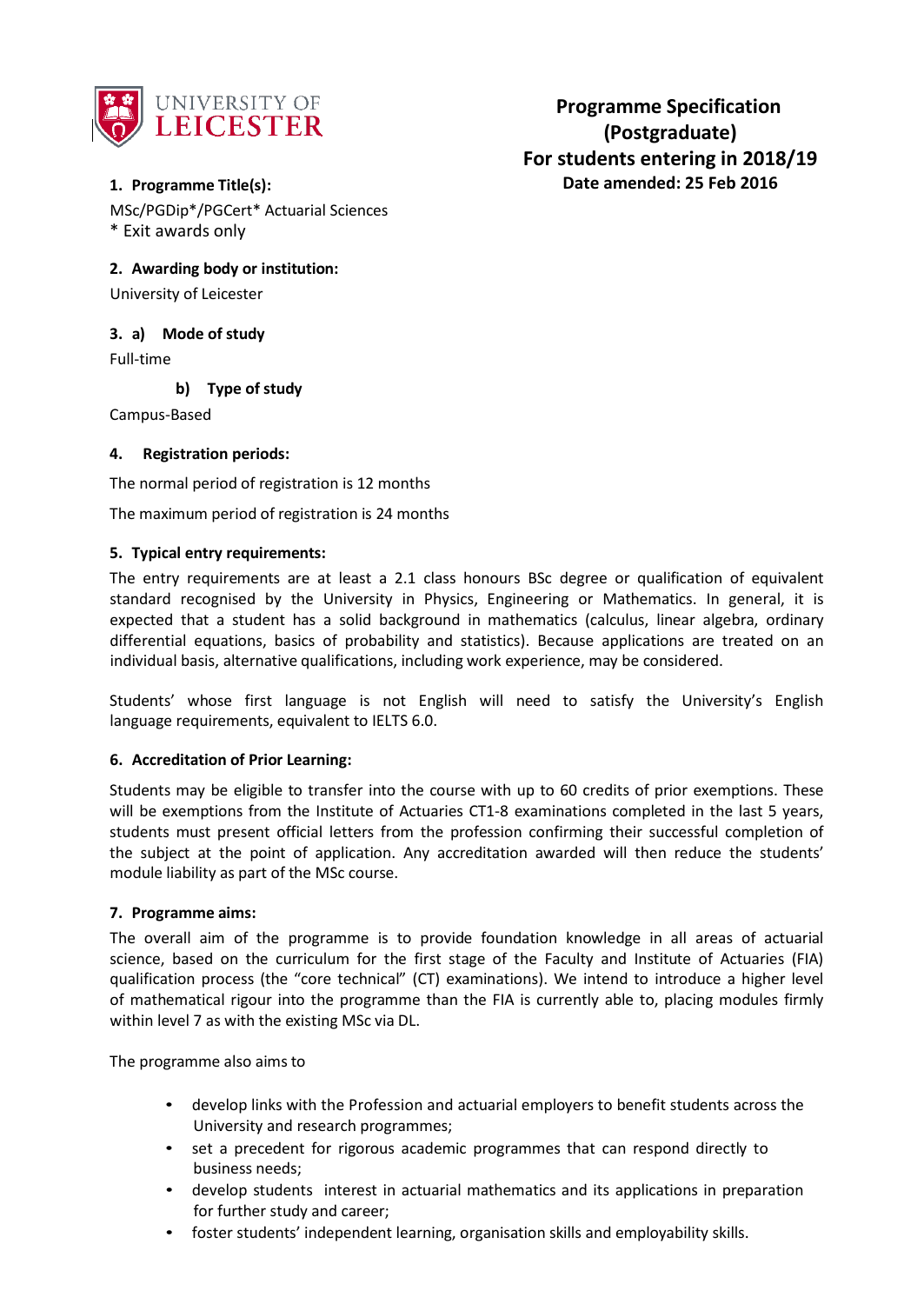### **8. Reference points used to inform the programme specification:**

- External accreditation (e.g. reports from professional body FIA)
- [The Frameworks for Higher Education Qualifications of UK Degree-Awarding Bodies](http://www.qaa.ac.uk/publications/information-and-guidance/publication?PubID=2843)  [\(Qualifications Frameworks\)](http://www.qaa.ac.uk/publications/information-and-guidance/publication?PubID=2843)
- QAA Master's Degree [Characteristics](http://www.qaa.ac.uk/en/Publications/Documents/Masters-Degree-Characteristics-2010.pdf)
- QAA Benchmarking Statement Mathematics, [Statistics and Operational Research](http://www.qaa.ac.uk/en/Publications/Documents/Subject-benchmark-statement-Mathematics-statistics-and-operational-research.pdf) (MMath)
- QAA Annex to subject benchmark statement: Mathematics, statistics [and operational research](http://www.qaa.ac.uk/en/Publications/Documents/Annex-to-Subject-benchmark-statement-Mathematics-statistics-and-operational-research.pdf) [\(2009\)](http://www.qaa.ac.uk/en/Publications/Documents/Annex-to-Subject-benchmark-statement-Mathematics-statistics-and-operational-research.pdf)
- PDR report (April 2011)
- University [Learning Strategy](http://www2.le.ac.uk/offices/sas2/quality/learnteach)
- University Employability Strategy
- Graduate Survey (2014)
- First Destination Survey
- External Examiner's Reports

### **9. Programme Outcomes:**

| <b>Intended Learning</b>                                                                                                            | <b>Teaching and Learning</b><br><b>How Demonstrated?</b>             |                                                                                                            |  |  |  |  |  |
|-------------------------------------------------------------------------------------------------------------------------------------|----------------------------------------------------------------------|------------------------------------------------------------------------------------------------------------|--|--|--|--|--|
| <b>Outcomes</b>                                                                                                                     | <b>Methods</b>                                                       |                                                                                                            |  |  |  |  |  |
| (a) Subject and Professional skills                                                                                                 |                                                                      |                                                                                                            |  |  |  |  |  |
| Demonstrate knowledge of                                                                                                            | Knowledge<br>Lectures, learning material, short                      | Examinations, project                                                                                      |  |  |  |  |  |
| the principles of actuarial<br>science.                                                                                             | projects, extended case study.                                       | presentations and reports,<br>regular assessment, and<br>contributions to forums.                          |  |  |  |  |  |
| Demonstrate mastery of<br>mathematical conventions<br>used within the industry.                                                     | As above.                                                            | As above.                                                                                                  |  |  |  |  |  |
|                                                                                                                                     | <b>Concepts</b>                                                      |                                                                                                            |  |  |  |  |  |
| Demonstrate knowledge,<br>understanding and<br>application of appropriate<br>mathematical, statistical and<br>financial techniques. | Lectures, learning material, short<br>projects, extended case study. | Examinations, project<br>presentations and reports,<br>regular assessment, and<br>contributions to forums  |  |  |  |  |  |
| Demonstrate knowledge of<br>actuarial products including<br>valuation and assessment of<br>financial risks associated<br>with each. | As above.                                                            | As above.                                                                                                  |  |  |  |  |  |
| <b>Techniques</b>                                                                                                                   |                                                                      |                                                                                                            |  |  |  |  |  |
| Apply mathematical,<br>statistical and financial<br>methods to analyse,<br>evaluate and model actuarial                             | Lectures, learning material, short<br>projects, extended case study. | Examinations, project<br>presentations and reports,<br>regular assessment, and<br>contributions to forums. |  |  |  |  |  |
| <b>Critical analysis</b>                                                                                                            |                                                                      |                                                                                                            |  |  |  |  |  |
| Apply actuarial principles to<br>model and analyse financial<br>scenarios.                                                          | Lectures, learning material, short<br>projects, extended case study. | Examinations, project<br>presentations and reports,<br>regular assessment, and<br>contributions to forums  |  |  |  |  |  |
| <b>Evaluate and discuss</b><br>financial risks and possible<br>impact on financial projects.                                        | As above.                                                            | As above.                                                                                                  |  |  |  |  |  |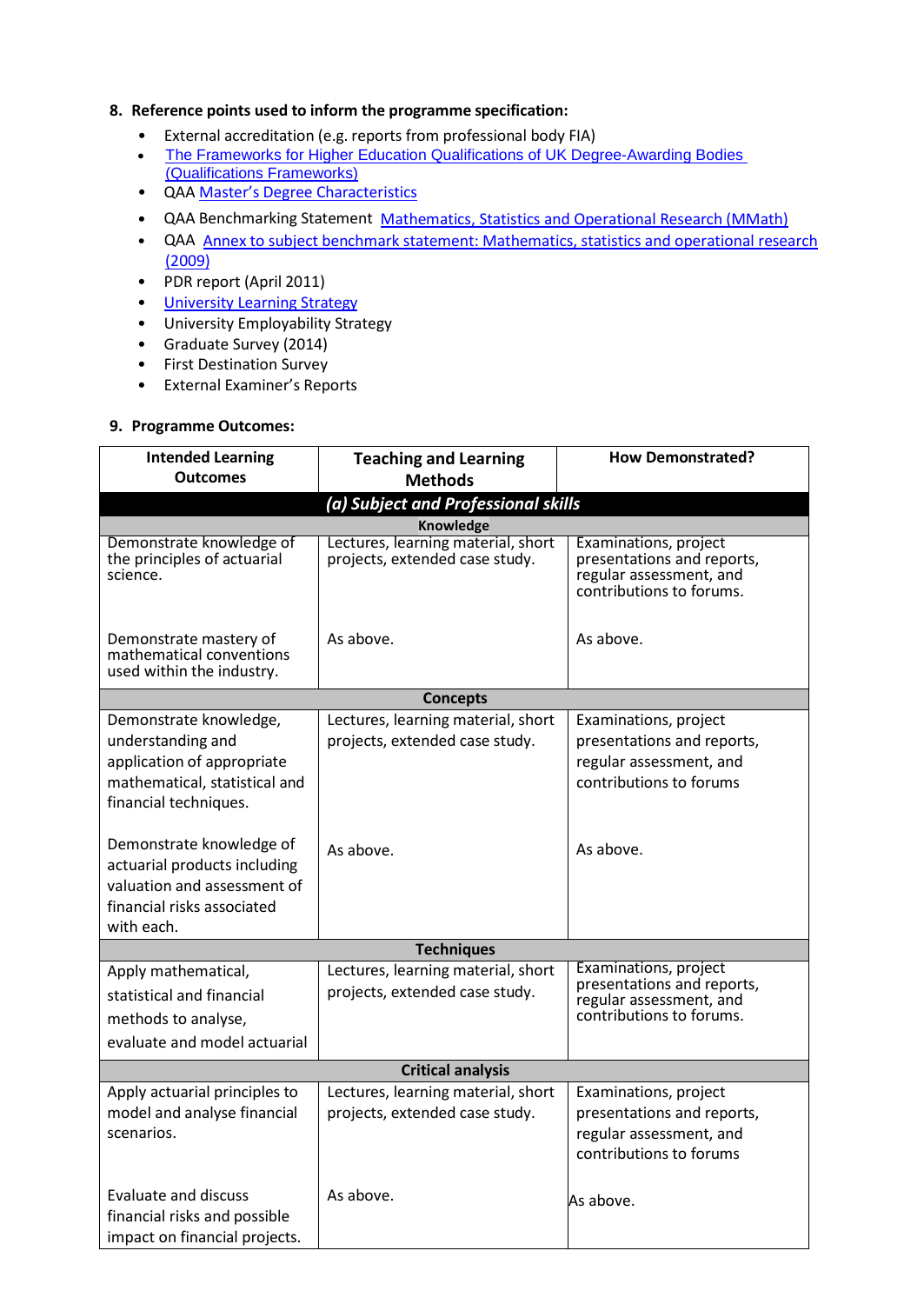| <b>Intended Learning</b>                                                                                                                                                                                                   | <b>Teaching and Learning</b>                                            | <b>How Demonstrated?</b>                                                                                  |  |  |  |
|----------------------------------------------------------------------------------------------------------------------------------------------------------------------------------------------------------------------------|-------------------------------------------------------------------------|-----------------------------------------------------------------------------------------------------------|--|--|--|
| <b>Outcomes</b>                                                                                                                                                                                                            | <b>Methods</b>                                                          |                                                                                                           |  |  |  |
|                                                                                                                                                                                                                            | <b>Presentation</b>                                                     |                                                                                                           |  |  |  |
| Interpret and report results,<br>present data in alternative<br>forms for a range of<br>audiences.                                                                                                                         | Short projects, extended case<br>study, presentations.                  | Project presentations, tutorials<br>and electronic forums.                                                |  |  |  |
|                                                                                                                                                                                                                            | <b>Appraisal of evidence</b>                                            |                                                                                                           |  |  |  |
| Select and apply appropriate<br>mathematical methods for<br>modelling and analysing<br>financial problems.                                                                                                                 | Lectures, learning material, short<br>projects, extended case study.    | Examinations, project<br>presentations and reports,<br>regular assessment, and<br>contributions to forums |  |  |  |
| Take into account<br>commercial constraints<br>when valuing and developing<br>financial products.                                                                                                                          | As above.                                                               | As above.                                                                                                 |  |  |  |
|                                                                                                                                                                                                                            | (b) Transferable skills                                                 |                                                                                                           |  |  |  |
|                                                                                                                                                                                                                            | <b>Research skills</b>                                                  |                                                                                                           |  |  |  |
| Demonstrate self-direction and<br>originality in tackling and<br>solving problems, and act<br>autonomously in planning and<br>implementing tasks at a<br>professional level                                                | Projects and independent<br>research.                                   | Project presentations and reports                                                                         |  |  |  |
|                                                                                                                                                                                                                            | <b>Communication skills</b>                                             |                                                                                                           |  |  |  |
| Present technical and<br>financial information orally,<br>in an appropriate form for a<br>given audience.<br>Communicate technical and<br>financial information in an<br>appropriate written form for<br>a given audience. | Projects and independent<br>research.<br>As above                       | Project presentations<br>Written work.                                                                    |  |  |  |
|                                                                                                                                                                                                                            |                                                                         |                                                                                                           |  |  |  |
|                                                                                                                                                                                                                            | Data presentation                                                       |                                                                                                           |  |  |  |
| Analyse and interpret financial<br>data.                                                                                                                                                                                   | Lectures, learning material, short<br>projects, extended case study.    | Examinations, project<br>presentations and reports,<br>regular assessment,<br>contributions to forums     |  |  |  |
| Research current practice<br>and conventions in the<br>industry.                                                                                                                                                           | As above.                                                               | Projects.                                                                                                 |  |  |  |
|                                                                                                                                                                                                                            | <b>Information technology</b>                                           |                                                                                                           |  |  |  |
| Use statistical and numerical<br>software where<br>appropriate.*                                                                                                                                                           | Projects and independent<br>research. Independent study<br>using Excel. | Written reports.                                                                                          |  |  |  |
| Demonstrate a broad<br>understanding of common IT<br>tools.                                                                                                                                                                | As above.                                                               | Written assignments, electronic<br>forums and submission,                                                 |  |  |  |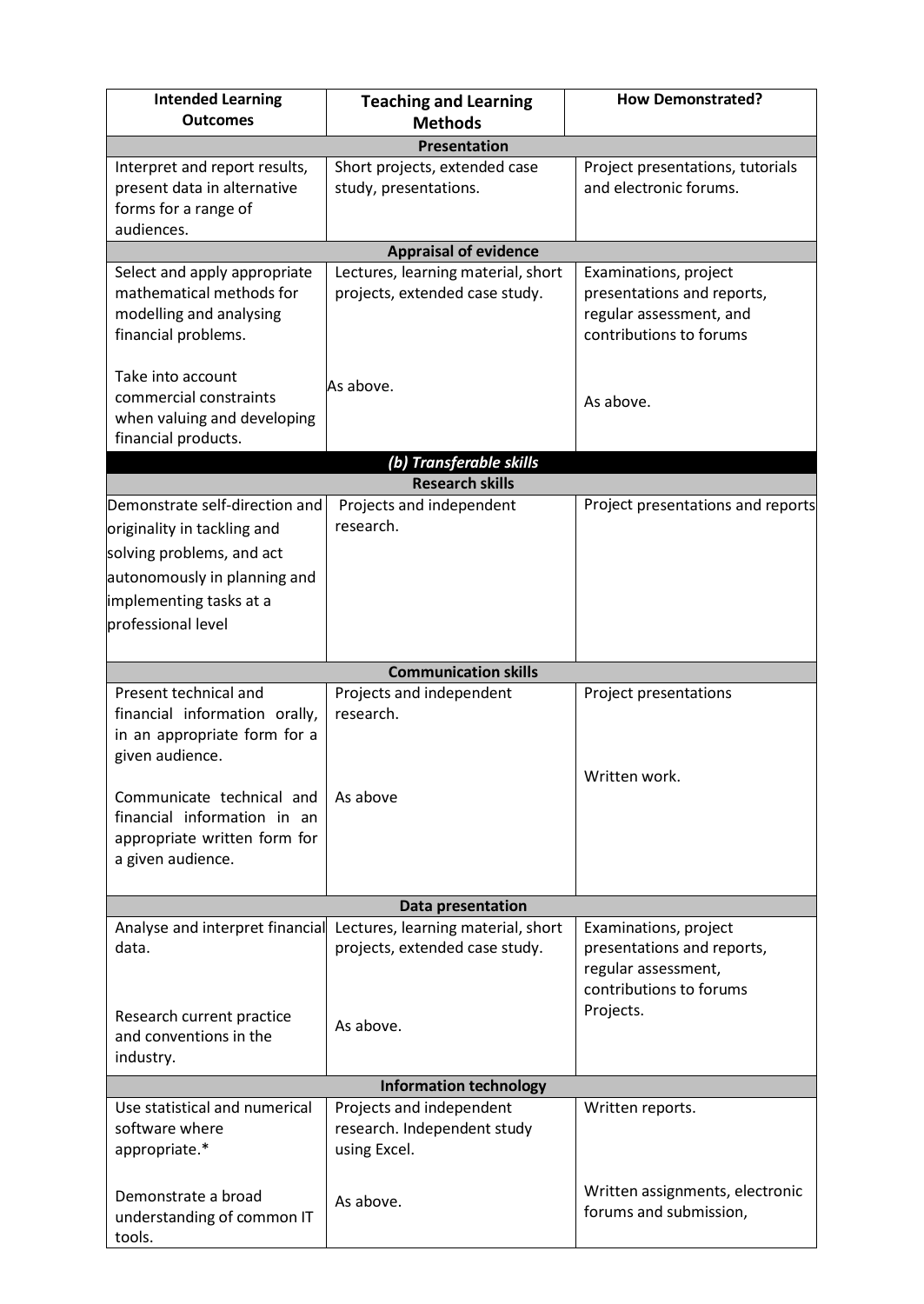| <b>Intended Learning</b><br><b>Outcomes</b>                                                                                             | <b>Teaching and Learning</b><br><b>Methods</b>                       | <b>How Demonstrated?</b>                                                                                   |  |  |  |  |
|-----------------------------------------------------------------------------------------------------------------------------------------|----------------------------------------------------------------------|------------------------------------------------------------------------------------------------------------|--|--|--|--|
| <b>Problem solving</b>                                                                                                                  |                                                                      |                                                                                                            |  |  |  |  |
| Solve problems relevant to<br>the financial industry through<br>the use of mathematics,<br>economics and other<br>financial techniques. | Lectures, learning material, short<br>projects, extended case study. | Examinations, project<br>presentations and reports,<br>regular assessment, and<br>contributions to forums. |  |  |  |  |
| Use creativity and innovation<br>to solve problems.                                                                                     | As above.                                                            | As above.                                                                                                  |  |  |  |  |
|                                                                                                                                         | <b>Working relationships</b>                                         |                                                                                                            |  |  |  |  |
| Work collaboratively as part<br>of a team.                                                                                              | Discussion forums.                                                   | Presentations or group<br>submissions.                                                                     |  |  |  |  |
|                                                                                                                                         | <b>Managing learning</b>                                             |                                                                                                            |  |  |  |  |
| Identifying a credible<br>Research project, drawing up<br>a realistic research time-table,<br>reflecting on and 'writing up'<br>results | Coursework in modules.                                               | Oral presentations, completion<br>of coursework, project plan, and<br>project.                             |  |  |  |  |
|                                                                                                                                         | <b>Career management</b>                                             |                                                                                                            |  |  |  |  |
| Demonstrate knowledge and<br>understanding of professional<br>and ethical responsibilities of<br>an actuary.                            | Lectures, learning material, short<br>projects, extended case study. | Examinations, project<br>presentations and reports,<br>regular assessment,<br>contributions to forums      |  |  |  |  |
| Develop and implement<br>personal plan of work to<br>meet a deadline.                                                                   | As above.                                                            | As above.                                                                                                  |  |  |  |  |
| Learn independently and<br>understand new concepts in<br>the discipline readily.                                                        | Short projects, extended case<br>study. DL components.               | As above.                                                                                                  |  |  |  |  |
| As above.<br>Use of IT in the process of<br>As above.<br>learning.                                                                      |                                                                      |                                                                                                            |  |  |  |  |

# **10. Special features:**

Research/transferable skills distributed within all modules; some DL content; redistribution of 60cr research skills between the taught component and skills/business-focused module.

# **11. Indications of programme quality:**

External examiner's report; FIA accreditation and annual reviews.

### **12. Scheme of Assessment**

This programme follows the Senate Regulation 6 and the scheme of assessment applied will depend on student module selections. Students may select either 120 taught credits and a 60 credit dissertation (MA7006), or 150 taught credits and a 30 credit project (MA7409). The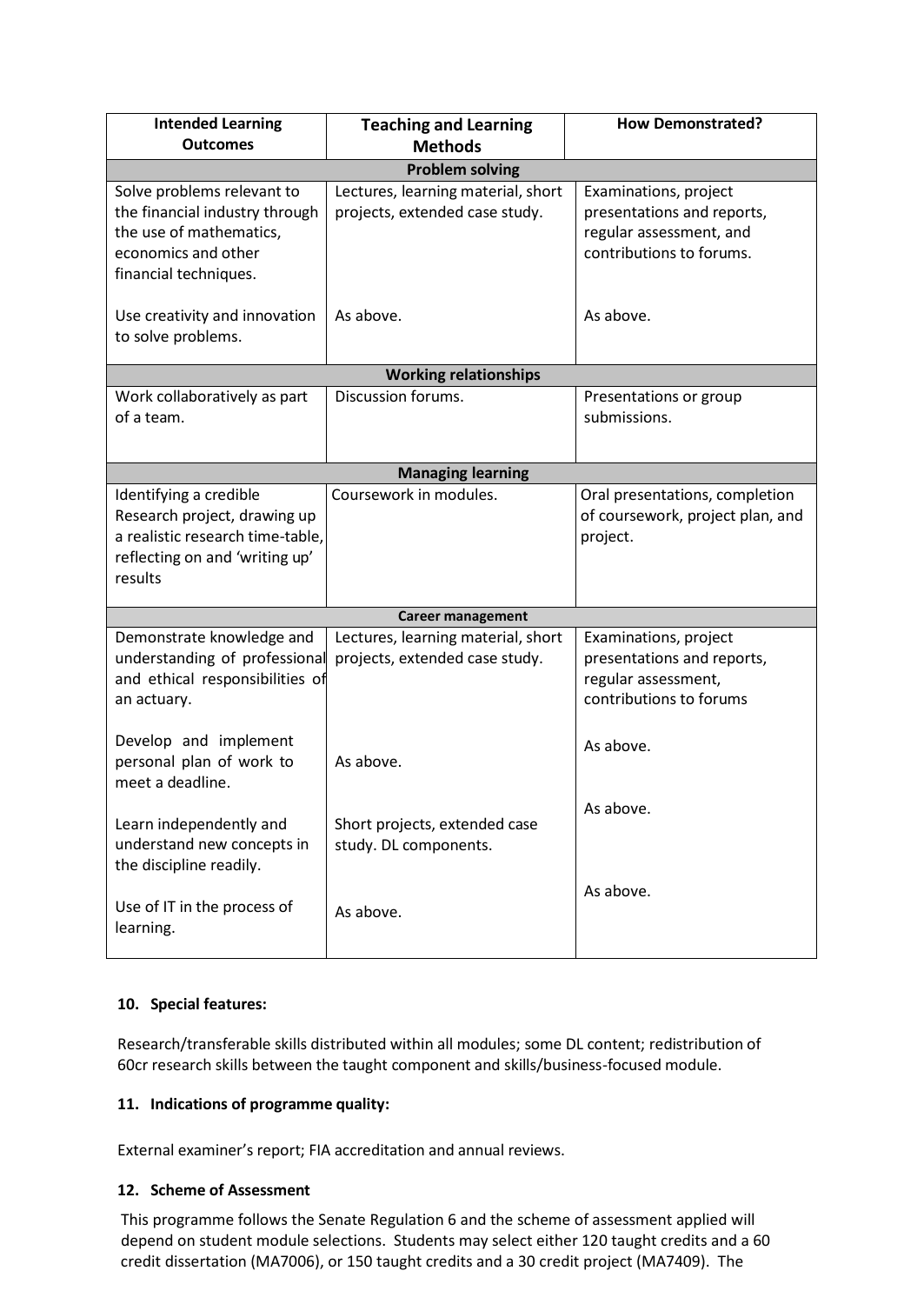schemes of assessment for the purposes of progression, award and classification will be those set out in Senate Regulation 6 for a 120:60 split programme or a 150:30 split programme respectively.

These schemes apply for the assessment of the MSc award only (180 credits) and **do not include any additional modules studied for the purposes of accreditation**.

## **13. Progression**

### **points**

At the end of taught modules (delivered between October and June) student progression will be reviewed. Students satisfactorily completing all taught modules to date at first attempt will be eligible to proceed to research project or further study. Those students who have not successfully passed all taught modules will be required to re-sit failed modules in line with the Senate Regulation

#### 6 on examination and progression.

In cases where a student has failed to meet a requirement to progress he or she will be required to withdraw from the course and a recommendation will be made to the Board of Examiners for an intermediate award where appropriate.

### **14. Rules relating to re-sits or resubmissions:**

Students will be allowed one re-sit of each assessment component for all failed modules; dispensation from SR 6.24 has been agreed for this programme due to the accreditation agreement. The mark obtained for any re-taken component will be capped at 50%. See Senate Regulation 6.

# **15. Additional information** [e.g. timetable for

admissions]

There will be one intake a year in October and applications are accepted throughout the year. The department has a small number of academic scholarships for students expecting first class degrees, applications are assessed at the point of receipt, no additional application is required to be considered for a scholarship.

In order to obtain an MSc qualification a student must undertake 180 credits of modules; this should normally be made up of 120 credits of taught modules and a 60 credit research project or 120 credits of taught modules and two 30 credit business economics and business awareness and critical thinking modules. From the table below this will normally be four modules in each semester from the five offered and either two 30 credit modules or the 60 credit project in the summer term. The initial

180 credits of modules contributing to the University degree must be selected at the start of the academic year.

The full CT1-8 syllabus is covered by 11 modules in total, should a student wish to try and obtain all eight exemptions (CT1-CT8) they can opt to take additional modules above 180 credits for the purpose of accreditation only. These additional modules must be selected at the start of the academic year and will incur an additional fee of £400 per 15 credits.

#### **16. External Examiners**

The details of the External Examiner(s) for this programme and the most recent External Examiners' reports can be found

[here.](https://exampapers.le.ac.uk/xmlui/handle/123456789/209)